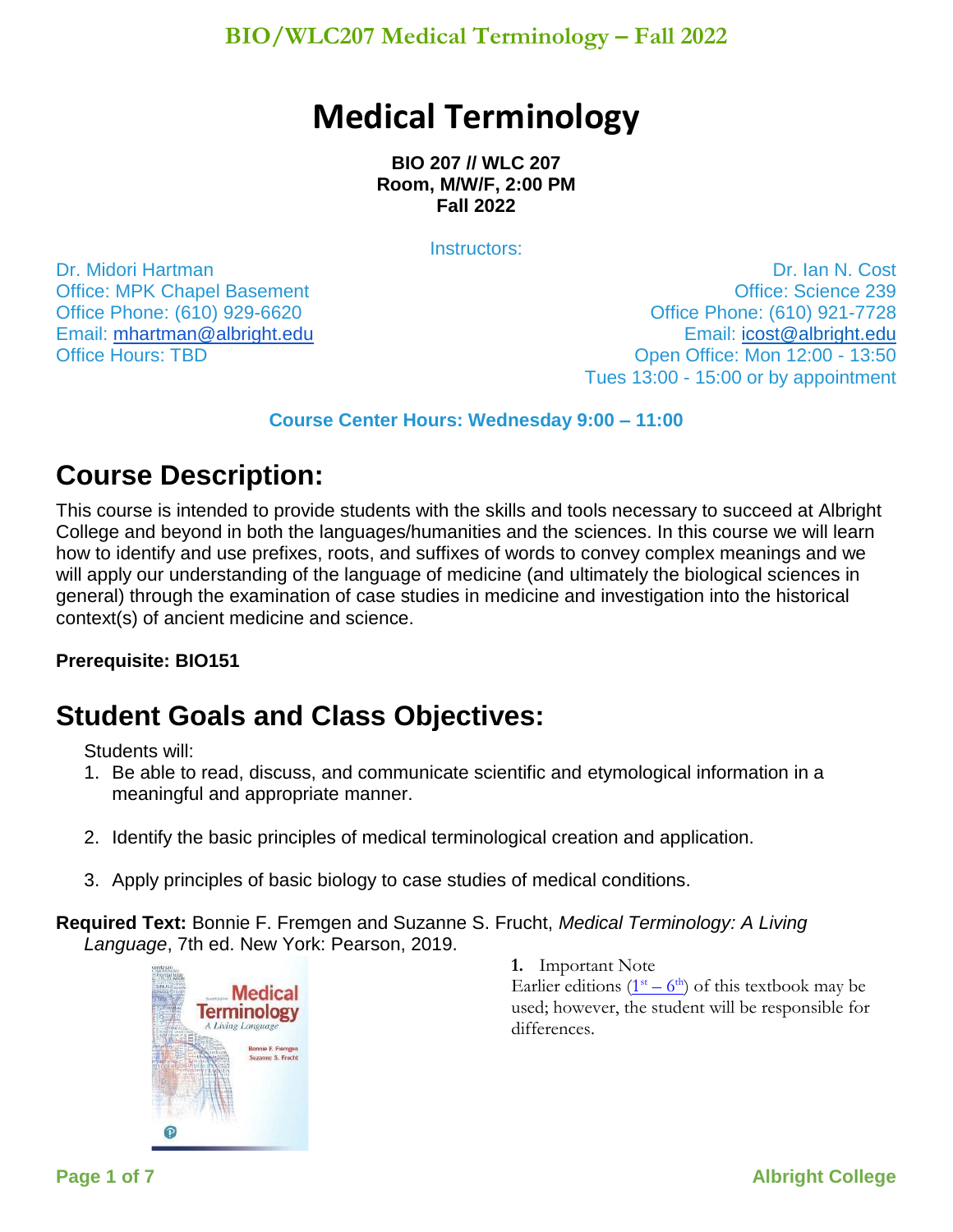# **Class Policies**

### **Attendance:**

Unexcused absences from class will count as a **0 in the class discussion grade for that day**. Please alert both professors as soon as possible if an absence is required; notifying both professors provides a failsafe in case one is not able to check their email prior to class. If you have a planned absence (an appointment, school trip, etc.), please provide dates for these absences as early as possible so that your professors can discuss any needed accommodations with you. In addition, we ask that if you are a part of a sports team, club, or performance group that you share your schedule, endorsed by your coach or faculty mentor, within the first two weeks of class that highlights any conflicts with your class schedule.

### **Class Discussions and Professionalism:**

Class discussions will be conducted on various topics throughout the semester. These will require reading outside of class of scholarly articles. You will be reminded in class prior as well as on Canvas when these readings are available. Class discussions will be conducted respectfully and professionally. We will use proper terminology to discuss topics. Each student is expected to be respectful of their peers and to hold everyone, including me, responsible for properly addressing students by their chosen names, pronouns, and respective titles and using proper terminology in discussions. If any student wishes to discuss class discussion, content, or any other aspect of class with me they are welcome and encouraged to do so. If you feel uncomfortable speaking with me for any reason, I encourage you to contact the [Office of the Dean of Students](https://www.albright.edu/student-life/dean-of-students/) with your concerns.

### **Open Office:**

Open office times are dedicated times during which I do not have set meetings where I am available on a first come first serve basis to talk with students. You are invited to come by my office for any reason. Some examples of topics during office hours include career advice, research questions, college advice, saying hello, asking for a pop tart because you missed breakfast, seeking recommendation letters, coursework, and course material. One need not think of the "perfect question" to come to open office hours. If students need to speak with me outside of the times listed above send an email and make an appointment at any time.

### **Course Center:**

These hours will take place in a classroom in the science building. These are dedicated times where students will be able to meet with one another, tutors, and myself, in groups or alone. During this time students will also be afforded an organized space in which they are encouraged to study, ask questions about course material, and work on group work. While this is an open format space, we do wish to maintain this time as a course-work specific time. If one wanted to ask questions pertaining to something other than coursework, please make an appointment or drop by office hours.

### **Class Grading**

### **Class Discussion:**

Participation in this class is mandatory and will include paired and larger group discussions and application of material learned in a class session. Students will be expected to help stimulate conversation and increase their knowledge by learning from their peers in the classroom. Background information will be discussed in a generalized survey style, with class presentations by the instructor providing adequate background to discuss related articles. **225 Pts.**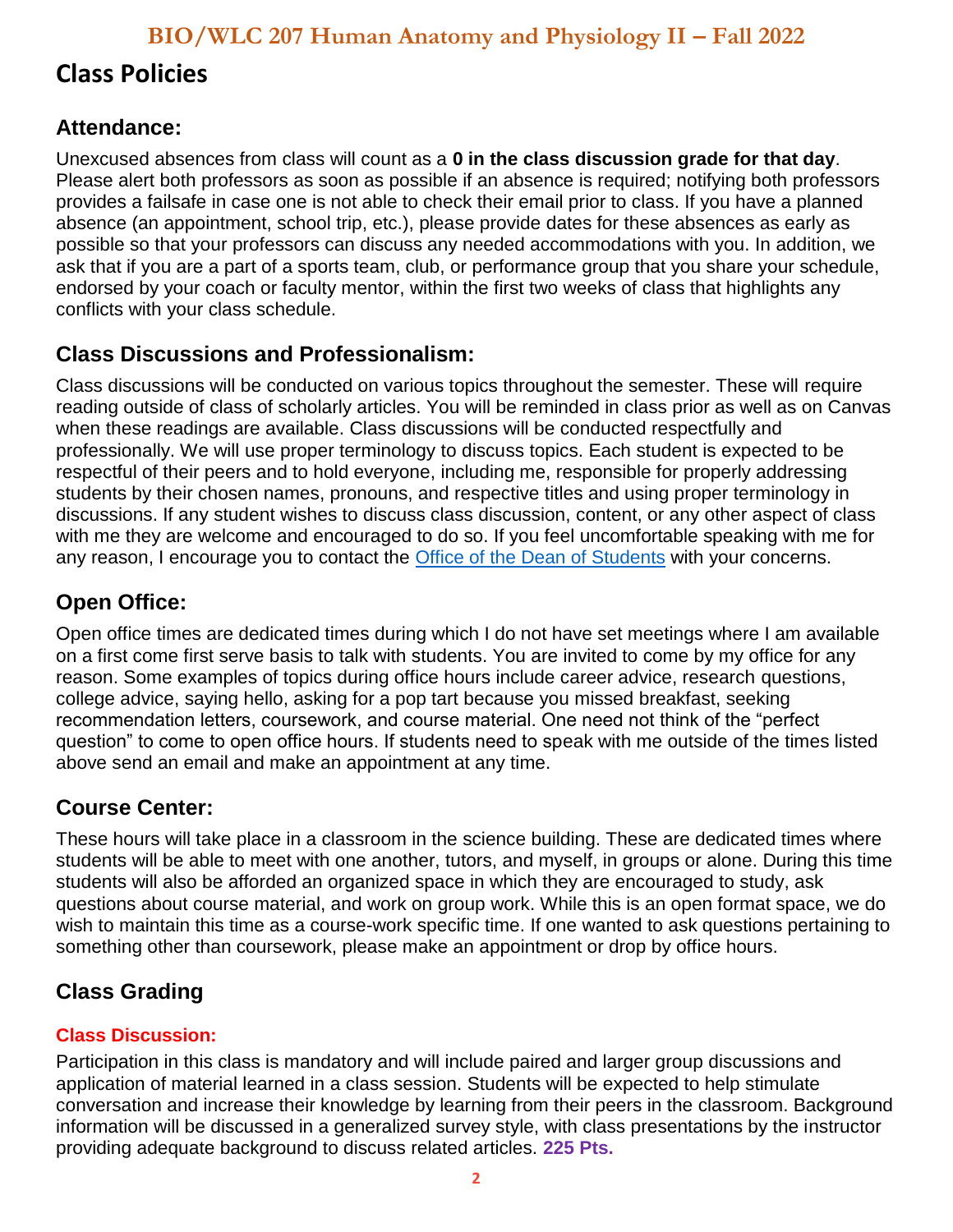#### **Class Assignments:**

Students will do paired and group work in class sessions to show application of knowledge learned. For example, you may be given a case study of a patient's symptoms and your team will have to diagnose the patient's medical condition based on what you learned in the class session. **225 Pts.**

#### **Quizzes:**

Frequent quizzes will assist student knowledge in material covered in each unit of study will be taken prior to the start of the preceding unit. **5 Pts. each (75 total)**

#### **Tests:**

Tests will assess student knowledge of the material covered in approximately every three units of study. **50 Pts. each (200 total)**

#### **4 th Hour of Quality: Journal**

All students will be required to do work outside of the normal scope of class to fulfill  $4<sup>th</sup>$  Hour obligations. In this course this will take the form of maintaining a journal documenting exploration and research process into your fourth hour final project. A total of 15 entries will be created showing your scholarly investigations into your topic of choice. **5 Pts. each (75 total)**

#### **4 th Hour of Quality: Final Project**

All students are expected to write a fourth hour final project for this class. This paper will require significant effort and time to craft and will be worked on throughout the semester. All drafts and paper materials will be submitted through Canvas and will be subjected to examination through SimCheck/Turnitin. Any suspected plagiarism will be dealt with as outlined below under **Academic Integrity**.

Students will choose a medical diagnosis and research its history and etymology in order to analyze how it is an example of the very real limitations of the field medicine. Limitations may include classicist, sexist, and racist history of the diagnosis. For example, a student could explore the history and etymology of the term "hysteria," which has had a long term and detrimental impact on how women's reproductive health has been viewed and developed in Western medicine.

This project will rely heavily on primary source and academic source information, and students are expected to properly cite information in the text and in the bibliography at the end of the project. Only scholarly literature may be used for this assignment (no open-source databases like Wikipedia or websites that are not academically published). Student interpretation and application of appropriate resources for their project will be discussed throughout the semester.

Topics for the project will be due during the 4<sup>th</sup> week of class. A first draft (NOT rough) will be due during the  $7<sup>th</sup>$  week of class. In the  $9<sup>th</sup>$  week students will submit a second draft, which will be peer reviewed. Students will have 3 weeks (due the  $12<sup>th</sup>$  week of class) to review their assigned papers and attach constructive comments at which point they will be submitted to the instructors, returned to the author, and a final copy will be due the date of the final exam. First drafts are worth 25 points total, peer review is worth 25 points and the final draft is worth 50 points. **100 Pts. total**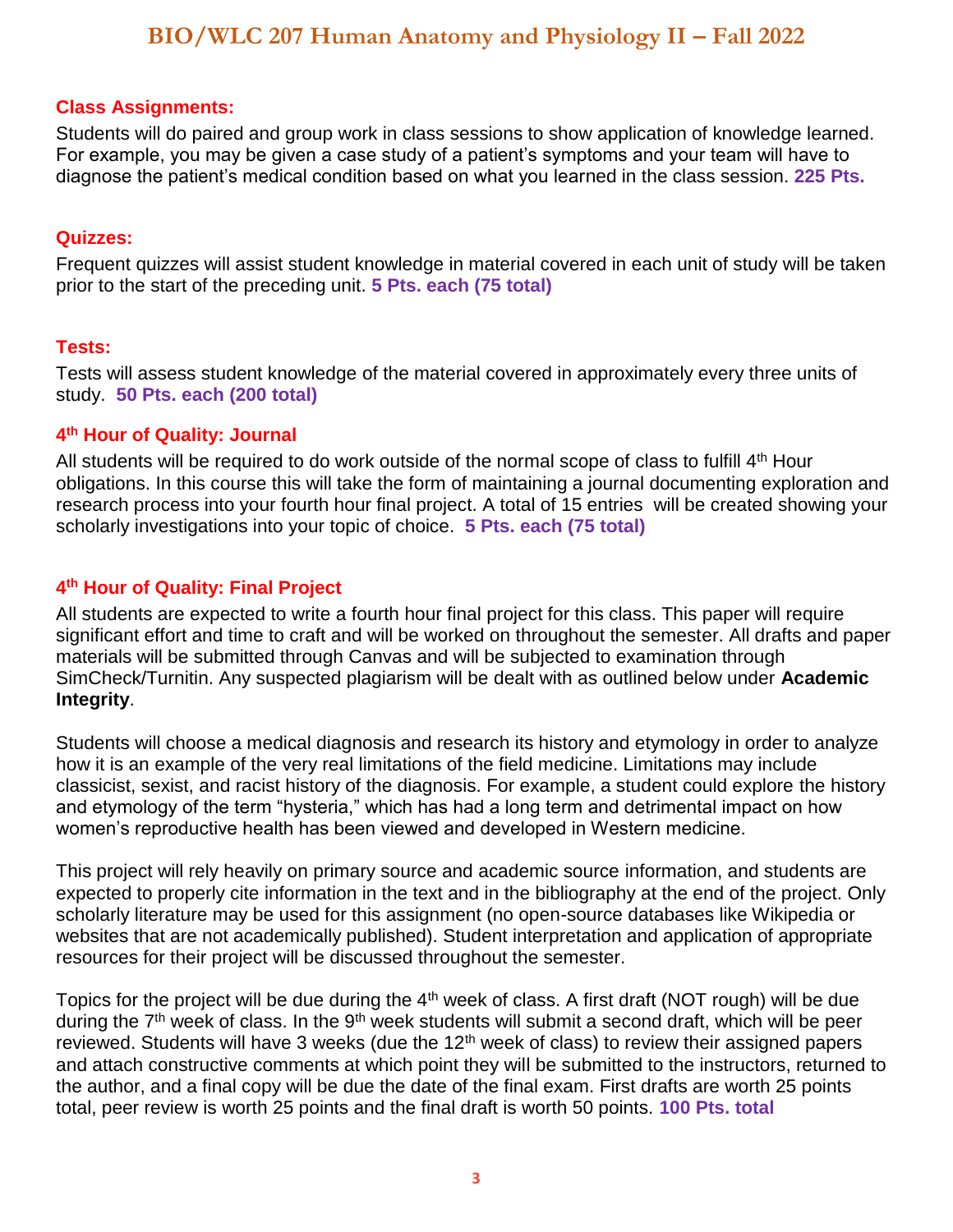#### **Final Exam:**

The final exam will be a cumulative assessment of the material learned in the course. **100 Pts.**

#### **Grading:**

The point breakdown for the course will be as follows: Class Meetings - worth 225 points - worth 225 points - worth 225 points - worth 225 points Class Assignments - worth 225 points - worth 225 points - worth 225 points Quizzes - worth 75 points Tests **- worth 200 points** 4<sup>th</sup> Hour Journal  $4^{\text{th}}$  Hour Final Project extended to the set of the set of the set of the set of the set of the set of the set of the set of the set of the set of the set of the set of the set of the set of the set of the set of the s Final Exam:  $\blacksquare$ 

- worth 75 points **Total** 1000 points

Notes on Assignments:

● 4<sup>th</sup> Hour journal entries should be submitted by 11:59 PM Friday. No late entries accepted.

**Grading Scale for Final Grades in This Class:**

| $100 \, A+$ | $94-99A$  | $90-93$ A- |
|-------------|-----------|------------|
| $87-89 B+$  | 84-86 B   | 80-83 B-   |
| 77-79 C+    | 74-76 C   | 70-73 C-   |
| $67-69$ D+  | 64-66 D   | $60-63$ D- |
|             | <60<br>F. |            |

# **Academic Support Services:**

### **Academic Learning Center:**

The Academic Learning Center (ALC) offers various resources to assist Albright students with their academic success at no charge. The ALC offers course-specific peer tutoring for many general education classes at the 100-200 level. You can schedule to meet with a tutor in person or online by selecting the 'ALC Subject Tutor Schedule' at this link:<https://alb.mywconline.com/> (Links to an external site.). For upperclass students, the ALC offers one-on-one academic coaching on study skills, time management, note-taking, and learning strategies. (The Office of Student Success offers academic coaching for first-year students.) To schedule a meeting with a staff member in the ALC, contact by phone at #610-921-7662 or email: [academiclearningcenter@albright.edu.](about:blank) Visit the ALC main office in Teel Hall 309A.

### **Writing Center:**

You are encouraged to work with the Writing Center early and often to help build a strong foundation for writing in this course and in all of your courses. The center's peer tutors and director will work with you at any stage of the writing process, from developing and organizing ideas to revising and editing drafts. Tutors are also available to discuss and practice approaches to managing the college reading workload and reading more effectively. The center is located in the student Campus Center on the lower level near Jake's Place and can be reached at 610-921-7540 (phone) or writingcenter@albright.edu. (Note: For Fall 2021, the Writing Center will be in Teel 309-B until the Campus Center construction is completed). For the current schedule or to make an appointment for an in-person or online session, use our appointment system at https://alb.mywconline.com (Links to an external site.).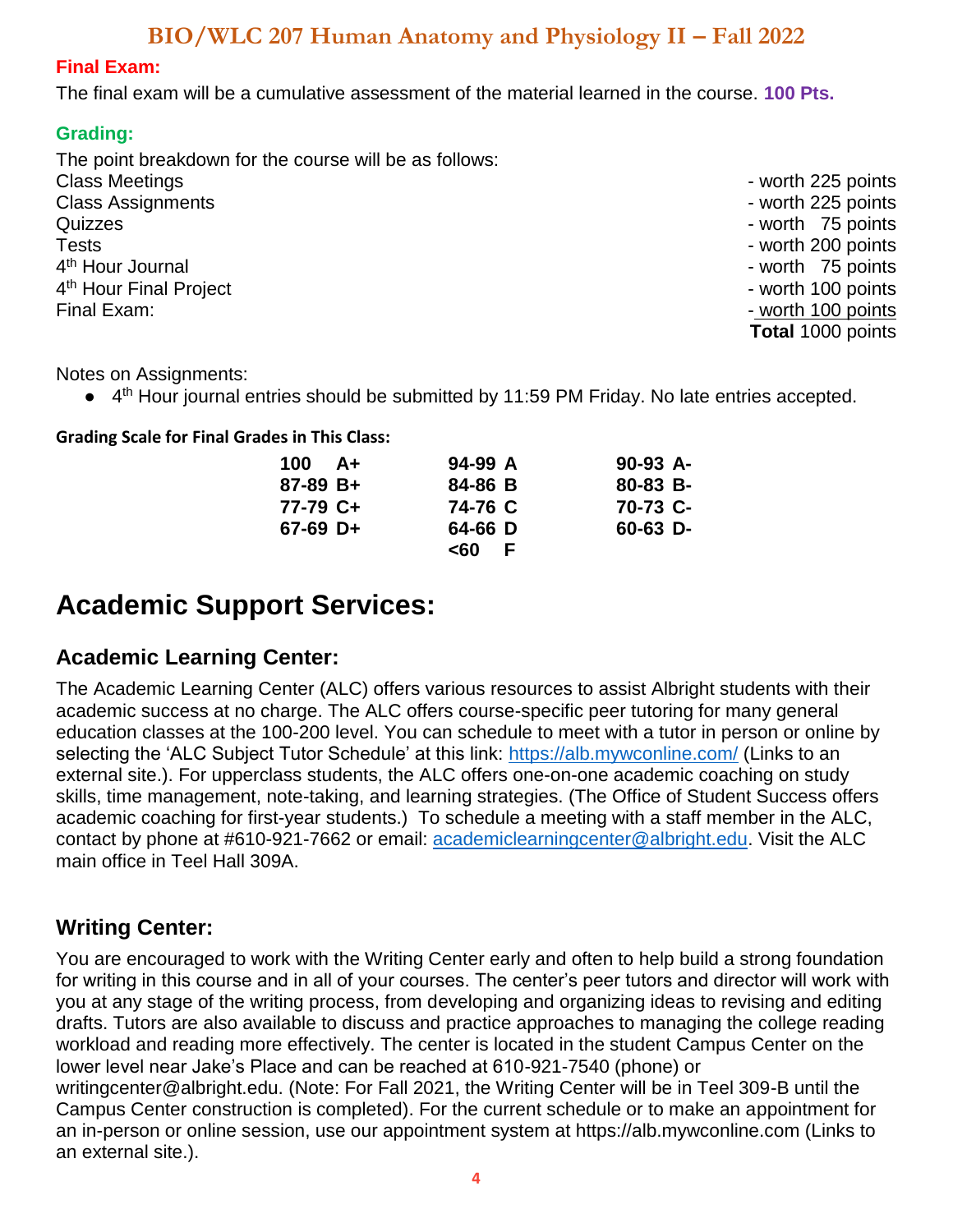### **Gingrich Library:**

The Gingrich Library provides resources to assist Albright students with their class projects and research needs. Located in the Center for Computing and Mathematics, the library offers access to its entire catalog of print materials and DVDs as well as an extensive collection of e-books, electronic journals and databases all available from on-campus, in residence halls or off-campus. A small browsing library and college computers are located in the building. Reference librarians are available to answer questions and help students use resources and find appropriate materials. Students are encouraged to contact a librarian at any stage of the research process. Real-time chat services are available through the library's portal at the library's main page [http://library.albright.edu](http://library.albright.edu/) (Links to an external site.).

### **Office of Student Accessibility and Advocacy:**

Consistent with the ADAAA and Section 504 of the Rehabilitation Act, Albright College welcomes students with disabilities into the college's educational programs. If you need impairment-related academic adjustments in this course, please contact Sherry Young, Director of Student Accessibility and Advocacy, by email at  $SAA@albright.edu$  or by phone at 610-921-7503. Our office is located in the Student Center Conference Room. Students should contact the office to schedule an appointment. Students who use accommodations should meet with course instructors privately and in a timely manner to discuss their Academic Accommodation Letter (AAL). Please note that IEPs and 504 plans do not apply to college-level courses.

### **Academic Integrity:**

The College policy on dishonesty as stated in the section "Academic Dishonesty Policy" in the current Albright College Catalog applies to all aspects of this course, including exams and papers. Academic dishonesty is taking credit for another person's work and attempting to pass it off as your own. It includes: 1) copying from another student during exams and quizzes; 2) allowing someone to copy from you or providing someone with a copy of your work that results in plagiarism; 3) Presenting someone else's ideas as your own without express permission and crediting them; 4) Plagiarizing (copying) material from books, articles, and electronic sources for direct use in your work; 5) using cheat sheets, notes, cell phones, etc. to gain outside information during a test or quiz. A student charged with academic dishonesty will be given written or oral notice of the charge, will receive an F on the assignment in question, and the case will be referred to the Provost. At the Instructors' discretion, the student may receive an F for the course. Repeat offenses, in one class or different classes can lead to more severe penalties (e.g. academic dismissal). Please familiarize yourself with this policy.

### **Diversity, Equality, and Inclusion in this Course:**

Much of science is subjective and has been historically based on the ideas and hypotheses of a collection of privileged voices. The readings in this course are based in part on the work done by this small and privileged group of individuals that were, and mostly still are, white men. We will discuss research and work done by scientists that have subsequently, some quite recently, been recognized as leaders in the field of human anatomy, physiology, and functional morphology that do not identify as white men. Should you come across any contributions to this field that you think we ought to incorporate into our coursework or simply wish to discuss the merits of in light of this topic, please feel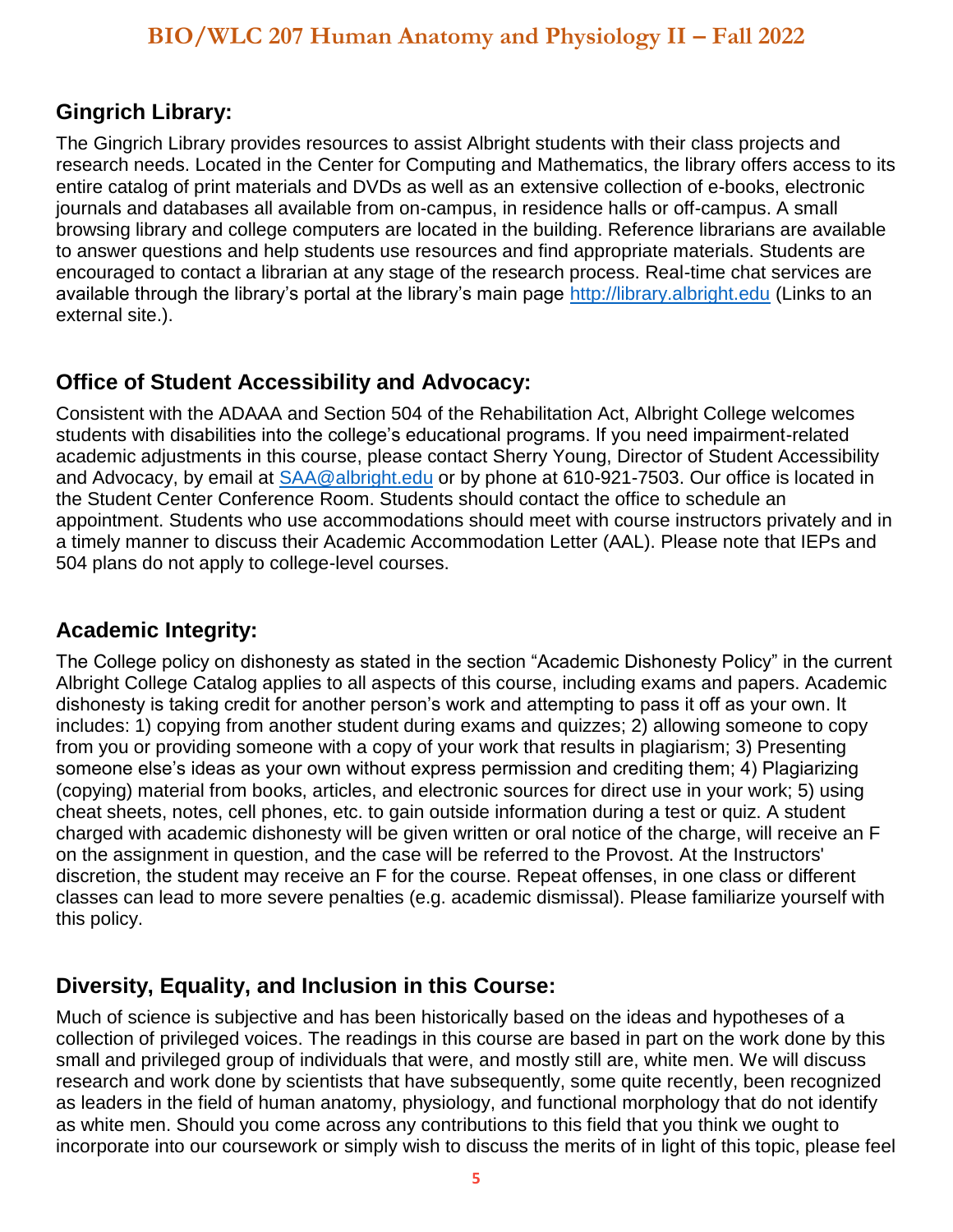free to contact us in person, via email, or anonymously (by leaving a note either under our office doors or in the building secretary's office on the third floor).

The instructors will make every effort to accommodate all students who, because of religious obligations, have conflicts with scheduled exams, assignments, or required attendance. Please speak with the instructors during the first week of class regarding any potential academic adjustments or accommodations that may arise due to religious beliefs during this term.

Our expectations are that we will be a learning community that appreciates the successes, struggles, and skill sets that we each bring to this class and that we will learn from one another. This course will be a learning environment that is comfortable for students to explore human anatomy and physiology. It is within that goal that this course will support and enrich student learning by using diverse learning styles in classroom discussions, promoting individualized thinking styles, honoring each student's perspectives and experience, and by being respectful of all members of our learning community.

# **Class Schedule**

Events and classes in the course schedule are subject to change do to unforeseen circumstances, class discussion, and other events. All changes will be noted during class, on Canvas, and via email as necessary.

| <b>Class</b><br>1 | <b>Topic</b><br>Course Introduction                | <b>Text Readings</b><br>No Readings | <b>Work Due</b>         |
|-------------------|----------------------------------------------------|-------------------------------------|-------------------------|
| $\overline{2}$    | Introduction to Medical Terminology                | Ch 1.                               |                         |
| 3                 | <b>Common Prefixes &amp; Suffixes</b>              | Ch 1.                               | Quiz #1                 |
| 4                 | Body Organization, Part 1                          | Ch 2.                               |                         |
| 5                 | Body Organization, Part 2                          | Ch 2.                               |                         |
| 6                 | Ancient Greek & Roman<br>Conceptions of the "Body" | <b>TBD</b>                          | Quiz #2                 |
| 7                 | Integumentary System, Part 1                       | Ch 3.                               |                         |
| 8                 | Integumentary System, Part 2                       | Ch <sub>3</sub>                     |                         |
| 9                 | <b>Review</b>                                      | No Readings                         | <b>Paper Topic Due</b>  |
| 10                | Test #1                                            | No Readings                         | Test #1                 |
| 11                | Musculoskeletal System, Part 1                     | Ch 4.                               |                         |
| 12                | Musculoskeletal System, Part 2                     | Ch 4.                               |                         |
| 13                | <b>TBD</b>                                         | <b>TBD</b>                          | Quiz #3                 |
| 14                | Cardiovascular System, Part 1                      | Ch 5.                               | <b>Bibliography Due</b> |
| 15                | Cardiovascular System, Part 2                      | Ch 5.                               |                         |
| 16                | <b>TBD</b>                                         | <b>TBD</b>                          | Quiz #4                 |